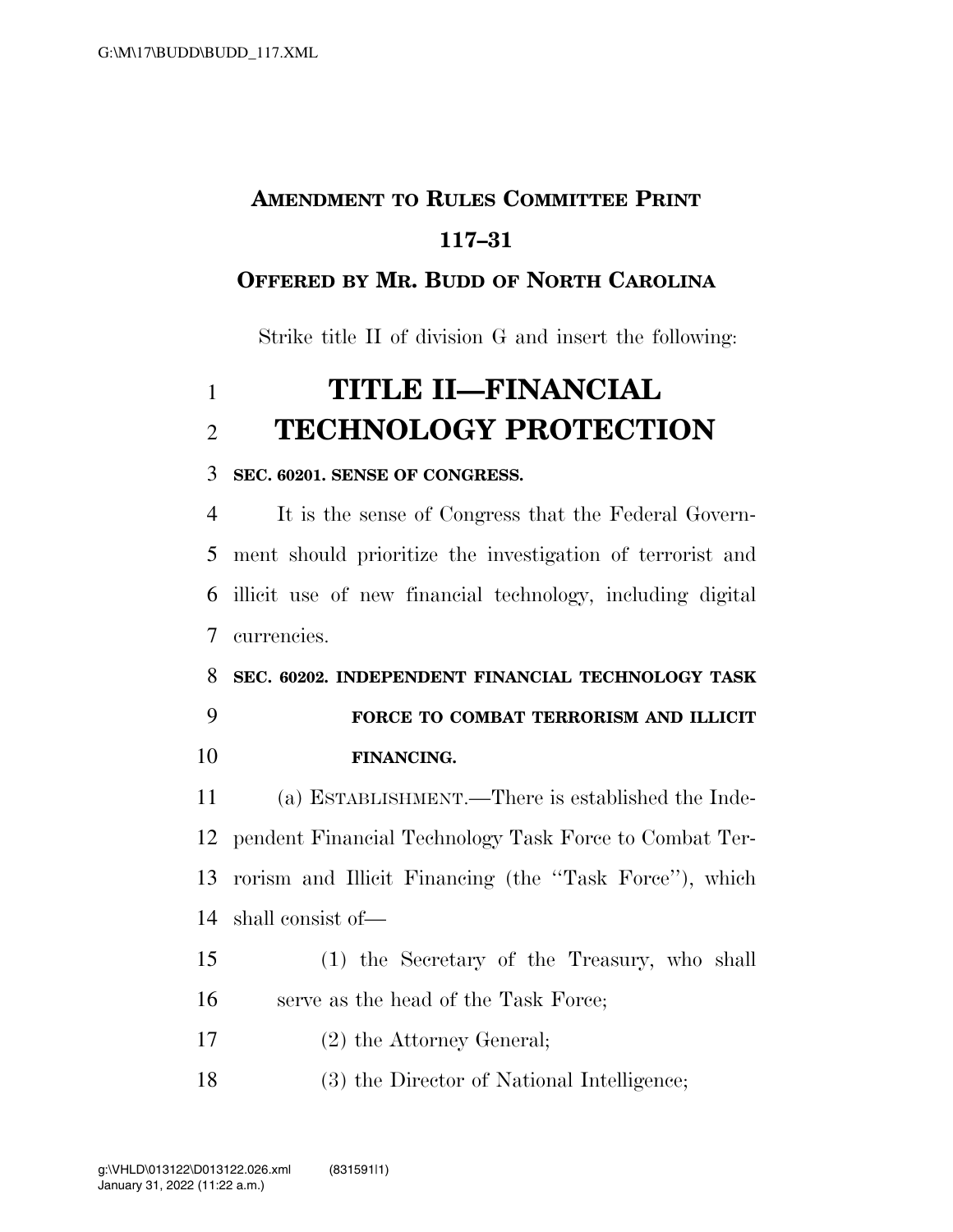| $\mathbf{1}$   | (4) the Director of the Financial Crimes En-              |
|----------------|-----------------------------------------------------------|
| $\overline{2}$ | forcement Network;                                        |
| 3              | (5) the Director of the Secret Service;                   |
| 4              | $(6)$ the Director of the Federal Bureau of In-           |
| 5              | vestigation; and                                          |
| 6              | (7) 6 individuals appointed by the Secretary of           |
| 7              | the Treasury, in consultation with the members of         |
| 8              | Task Force described under paragraphs (2)<br>the          |
| 9              | through $(6)$ , to represent the private sector (includ-  |
| 10             | ing the banking industry, nonprofit groups, and           |
| 11             | think tanks), with at least two of such individuals       |
| 12             | having experience in the Fintech industry.                |
| 13             | (b) DUTIES.—The Task Force shall—                         |
| 14             | (1) conduct independent research on terrorist             |
| 15             | and illicit use of new financial technologies, includ-    |
| 16             | ing digital currencies; and                               |
| 17             | (2) develop legislative and regulatory proposals          |
| 18             | to improve counter-terrorist and counter-illicit fi-      |
| 19             | nancing efforts.                                          |
| 20             | (c) ANNUAL CONGRESSIONAL REPORT.-Not later                |
| 21             | than 1 year after the date of the enactment of this Act,  |
| 22             | and annually thereafter, the Task Force shall issue a re- |
| 23             | port to the Congress containing the findings and deter-   |
| 24             | minations made by the Task Force in the previous year     |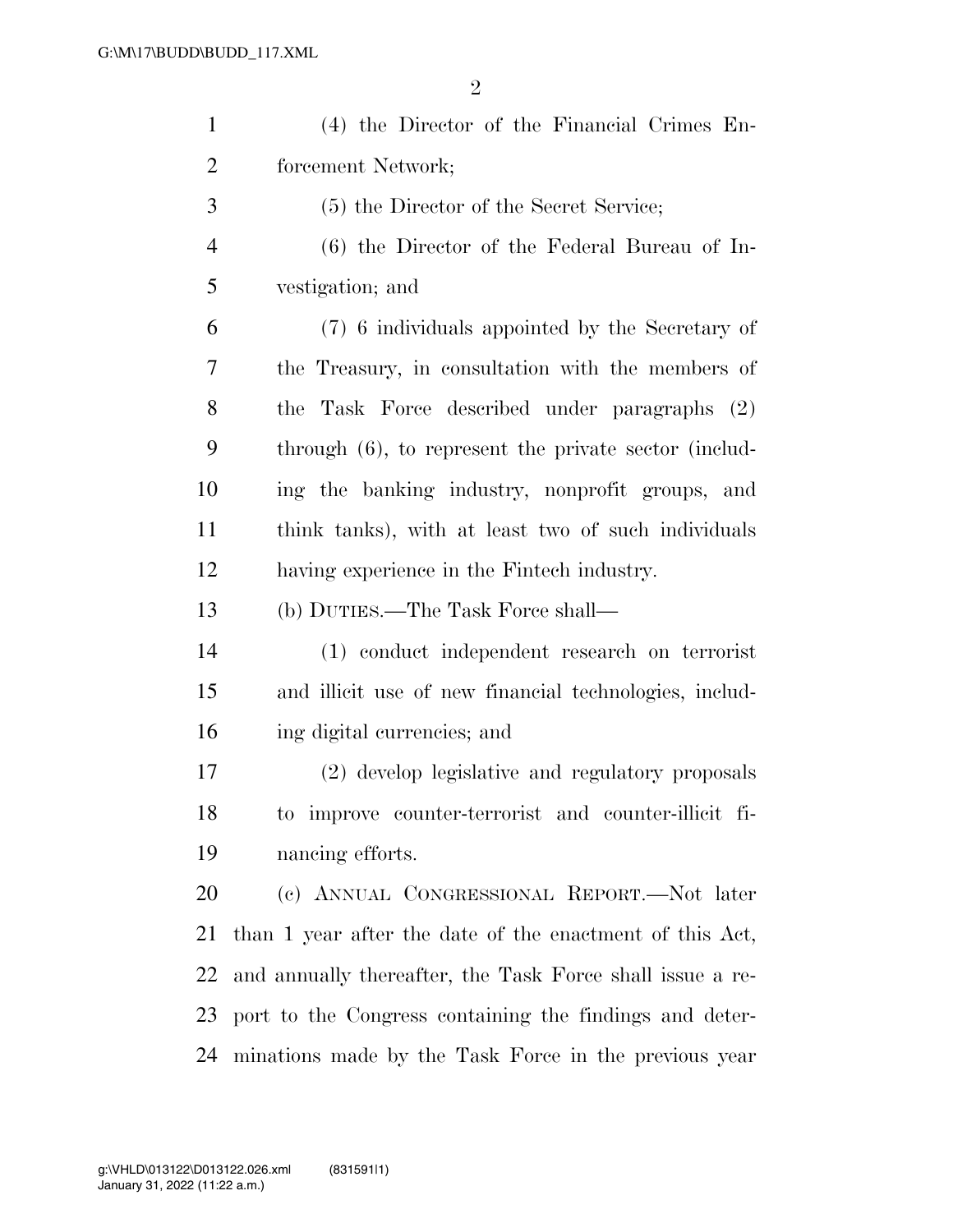and any legislative and regulatory proposals developed by the Task Force.

### **SEC. 60203. REWARDS FOR INFORMATION RELATED TO TERRORIST USE OF DIGITAL CURRENCIES.**

 (a) IN GENERAL.—The Secretary of the Treasury, in consultation with the Attorney General, shall establish a fund to pay a reward, not to exceed \$450,000, to any per- son who provides information leading to the conviction of an individual involved with terrorist use of digital cur-rencies.

 (b) USE OF FINES AND FORFEITURES.—With re- spect to fines and forfeitures related to the conviction of an individual involved with terrorist use of digital cur- rencies, the Secretary of the Treasury shall, subject to the availability of appropriations made in advance—

 (1) use such amounts to pay rewards under this section related to such conviction; and

 (2) with respect to any such amounts remaining after payments are made under paragraph (1), de- posit such amounts in the Fintech Leadership in In-novation and Financial Intelligence Program.

## **SEC. 60204. FINTECH LEADERSHIP IN INNOVATION AND FI-**

#### **NANCIAL INTELLIGENCE PROGRAM.**

 (a) ESTABLISHMENT.—There is established a pro-gram to be known as the ''Fintech Leadership in Innova-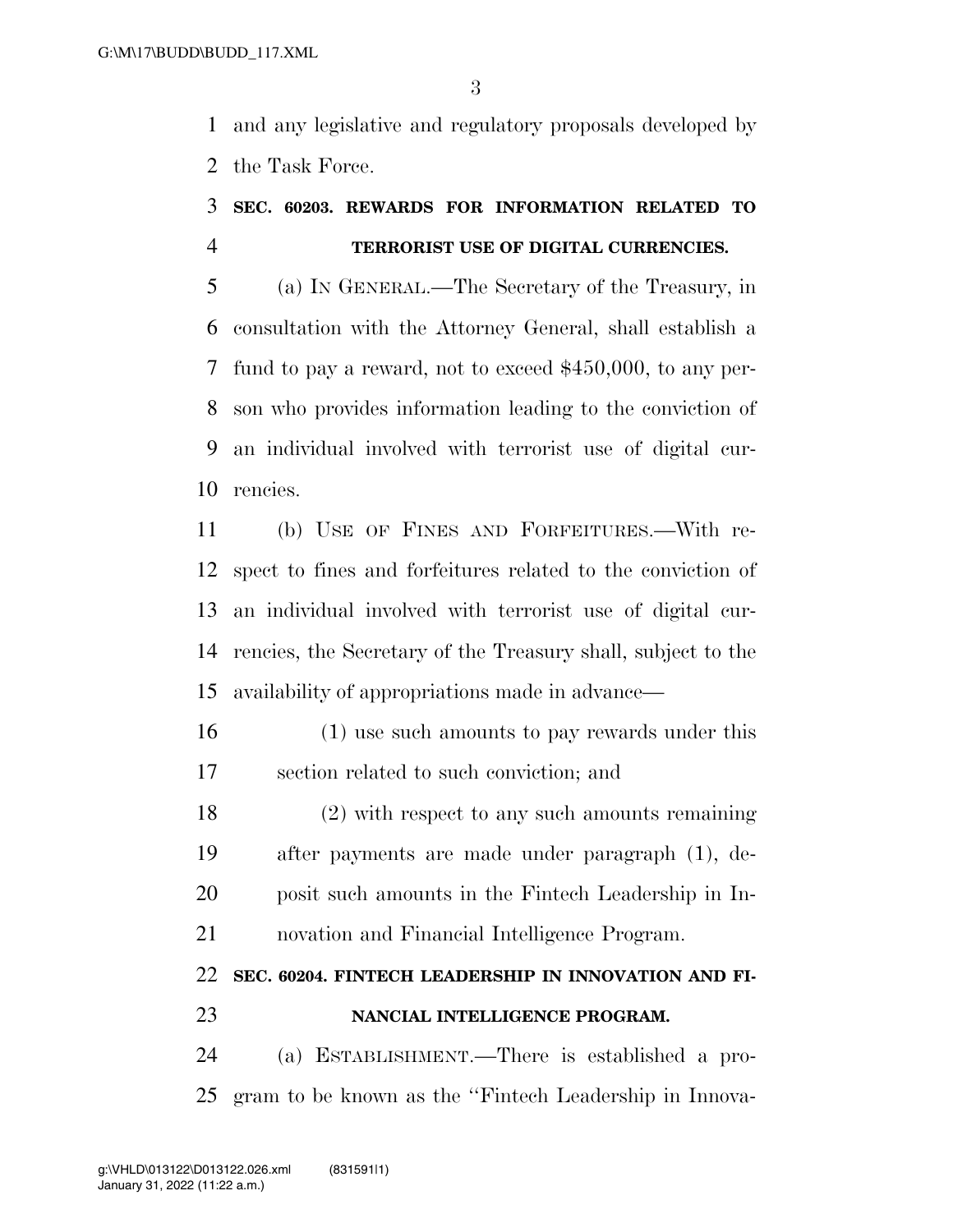tion and Financial Intelligence Program'', which shall be funded as provided under section 60203(b)(2).

- (b) INNOVATION GRANTS.—
- (1) IN GENERAL.—The Secretary of the Treas- ury shall make grants for the development of tools and programs to detect terrorist and illicit use of digital currencies.

 (2) ELIGIBLE RECIPIENTS.—The Secretary may make grants under this subsection to entities located in the United States, including academic institu- tions, companies, nonprofit institutions, individuals, and any other entities located in the United States that the Secretary determines appropriate.

 (3) ELIGIBLE PROJECTS.—With respect to tools and programs described under paragraph (1), in ad- dition to grants for the development of such tools and programs, the Secretary may make grants under this subsection to carry out pilot programs using such tools, the development of test cases using 20 such tools, and research related to such tools.

 (4) PREFERENCES.—In making grants under this subsection, the Secretary shall give preference 23  $t_0$ —

 (A) technology that is nonproprietary or 25 that is community commons-based;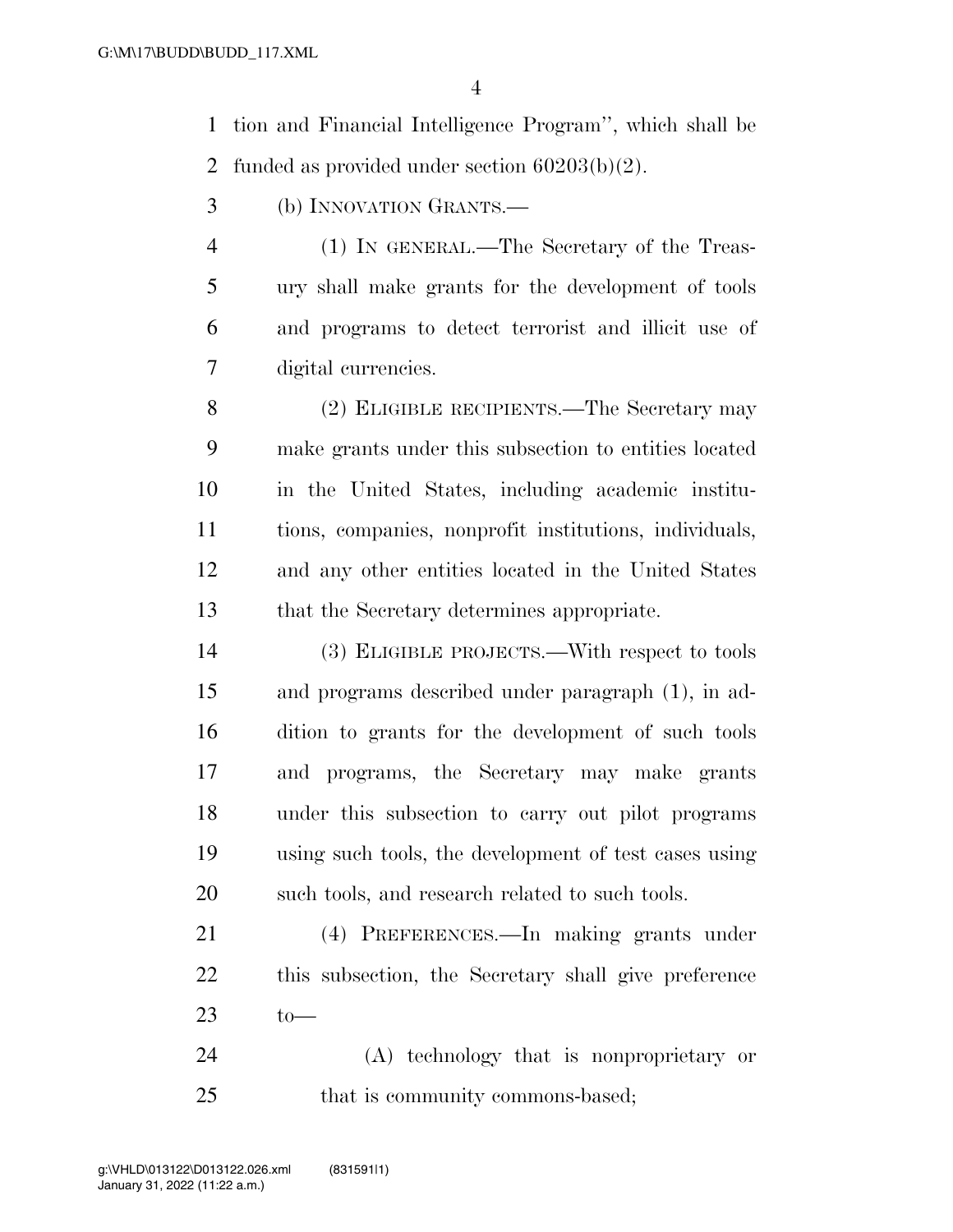| $\mathbf{1}$   | (B) computer code that is developed and          |
|----------------|--------------------------------------------------|
| $\overline{2}$ | released on an open source basis;                |
| 3              | (C) tools that are proactive (such as meet-      |
| $\overline{4}$ | ing regulatory requirements under "know your     |
| 5              | customer" and anti-money laundering require-     |
| 6              | ments for any entity that has to comply with     |
| 7              | U.S. Government regulations) vs. reactive (such  |
| 8              | aiding law enforcement organizations in<br>as    |
| 9              | catching illegal activity after the fact); and   |
| 10             | (D) tools and incentives that are on decen-      |
| 11             | tralized platforms.                              |
| 12             | (5) OTHER REQUIREMENTS.—                         |
| 13             | (A) USE OF EXISTING GLOBAL STAND-                |
| 14             | ARDS.—Any new technology developed with a        |
| 15             | grant made under this subsection shall be based  |
| 16             | on existing global standards, such as those de-  |
| 17             | veloped by the Internet Engineering Task Force   |
| 18             | (IETF) and the World Wide Web Consortium         |
| 19             | $(W3C)$ .                                        |
| 20             | (B) SUPPORTING EXISTING LAWS OR REG-             |
| 21             | ULATIONS.—Tools and programs developed with      |
| 22             | a grant made under this subsection shall be in   |
| 23             | support of existing laws or regulations, includ- |
| 24             | ing the Bank Secrecy Act, and make efforts to    |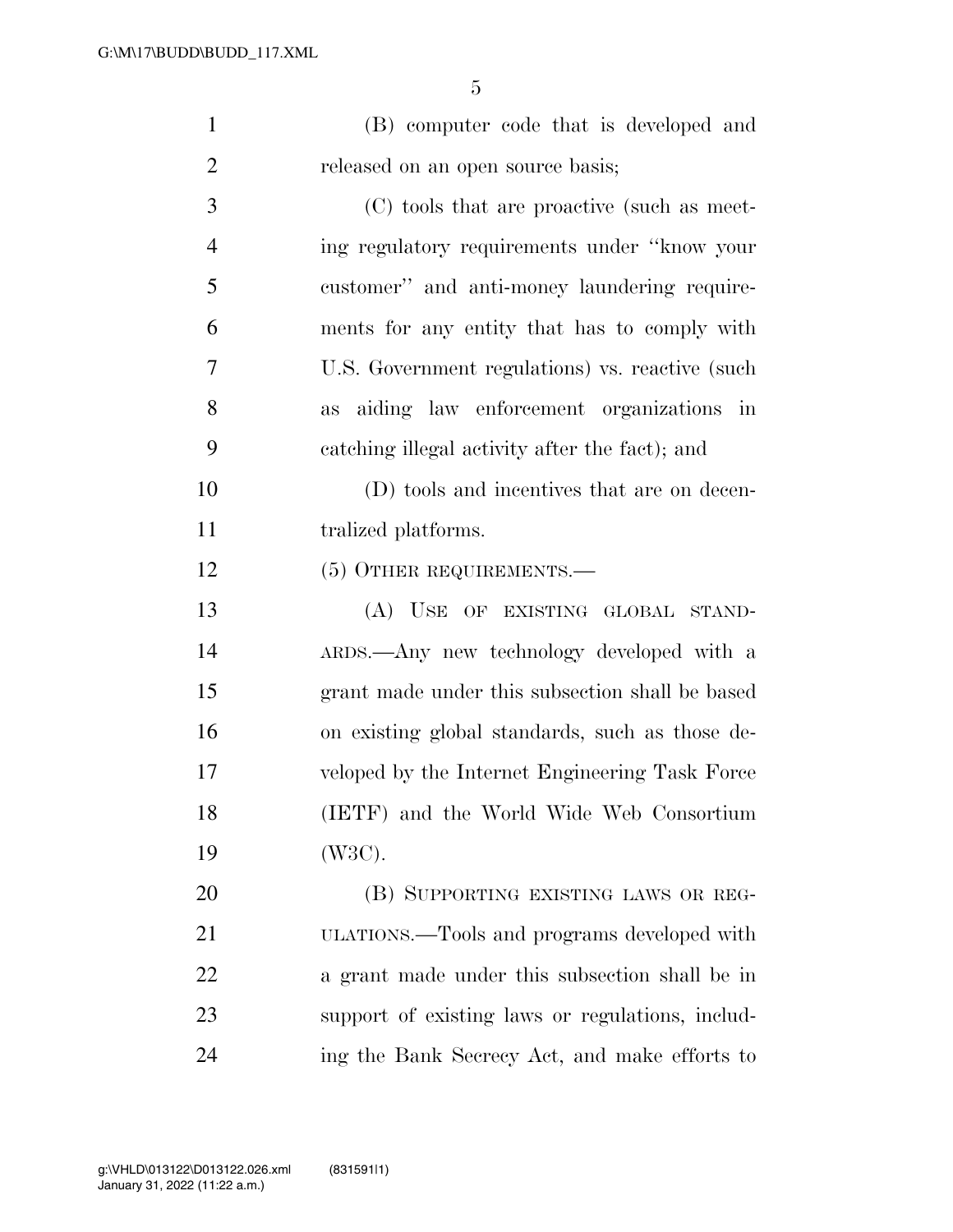balance privacy and anti-money laundering con-cerns.

 (C) OPEN ACCESS REQUIREMENT.—Tools and programs developed with a grant made under this subsection shall be freely accessible and usable by the public. This requirement may be fulfilled by publicly availing application pro- gramming interfaces or software development kits.

 **SEC. 60205. PREVENTING ROGUE AND FOREIGN ACTORS FROM EVADING SANCTIONS.** 

 (a) REPORT AND STRATEGY WITH RESPECT TO DIG- ITAL CURRENCIES AND OTHER RELATED EMERGING TECHNOLOGIES.—

 (1) IN GENERAL.—Not later than 180 days after the date of the enactment of this Act, the President, acting through the Secretary of Treasury and in consultation with the Attorney General, the Secretary of State, the Secretary of Homeland Secu-20 rity, the Director of National Intelligence, the Direc-21 to to the Office of Management and Budget, and the appropriate Federal banking agencies and Fed-eral functional regulators, shall—

 (A) submit to the appropriate congres-sional committees a report that identifies and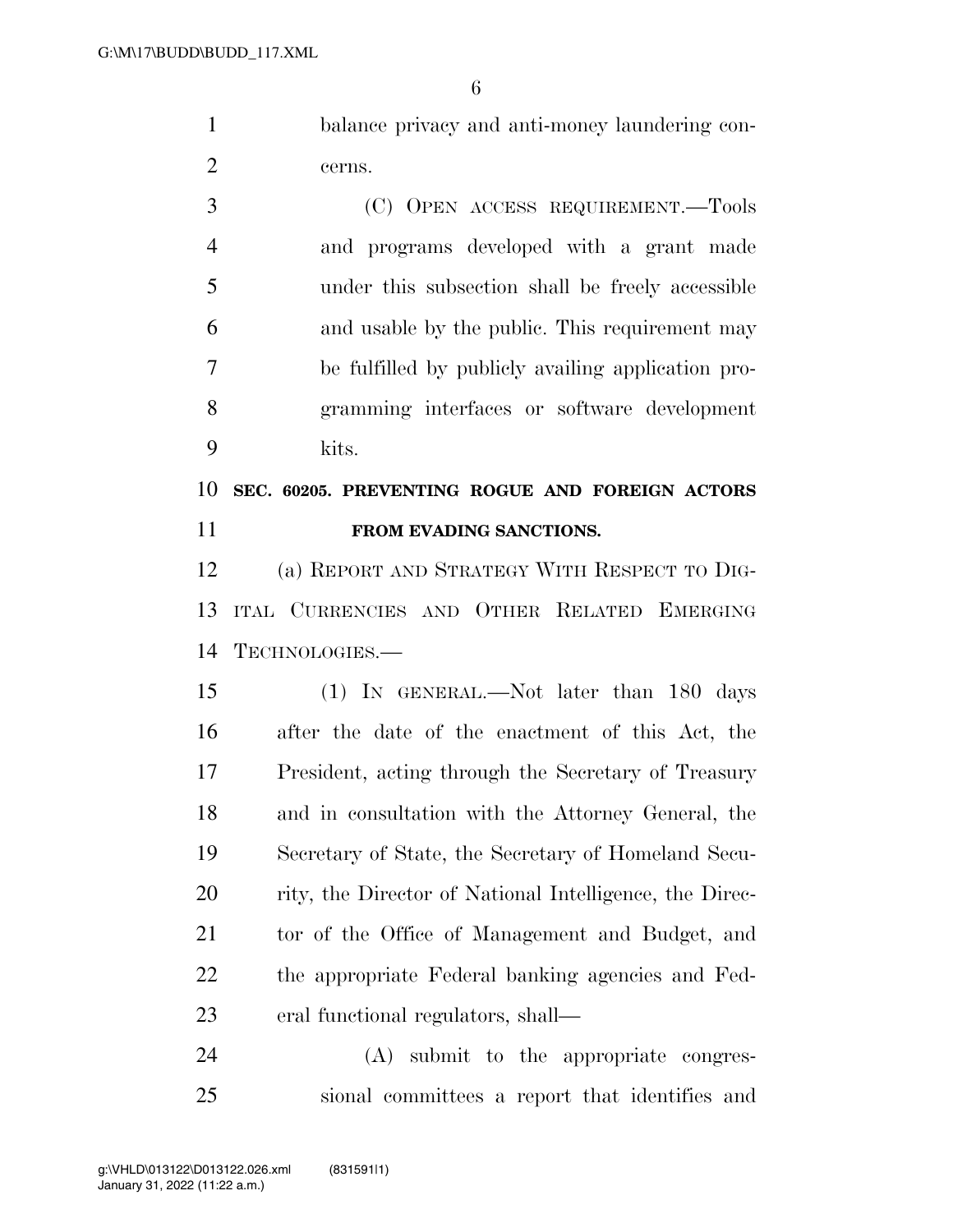| $\mathbf{1}$   | describes the potential uses of digital currencies |
|----------------|----------------------------------------------------|
| $\overline{2}$ | and other related emerging technologies by         |
| 3              | states, non-state actors, and foreign terrorist    |
| $\overline{4}$ | organizations to evade sanctions, finance ter-     |
| 5              | rorism, or launder monetary instruments, and       |
| 6              | threaten United States national security; and      |
| 7              | (B) develop and submit to the appropriate          |
| 8              | congressional committees a strategy to mitigate    |
| 9              | and prevent such illicit use of digital currencies |
| 10             | and other related emerging technologies.           |
| 11             | (2) FORM; PUBLIC AVAILABILITY.-                    |
| 12             | (A) FORM.—The report and strategy re-              |
| 13             | quired under paragraph (1) shall be submitted      |
| 14             | in unclassified form, but may contain a classi-    |
| 15             | fied annex.                                        |
| 16             | (B) PUBLIC AVAILABILITY.—The unclassi-             |
| 17             | fied portion of such report and strategy shall be  |
| 18             | made available to the public and posted on the     |
| 19             | internet website of the Department of Treas-       |
| 20             | $ury-$                                             |
| 21             | (i) in pre-compressed, easily down-                |
| 22             | loadable versions that are made available          |
| 23             | in all appropriate formats; and                    |
| 24             | (ii) in machine-readable format, if ap-            |
| 25             | plicable.                                          |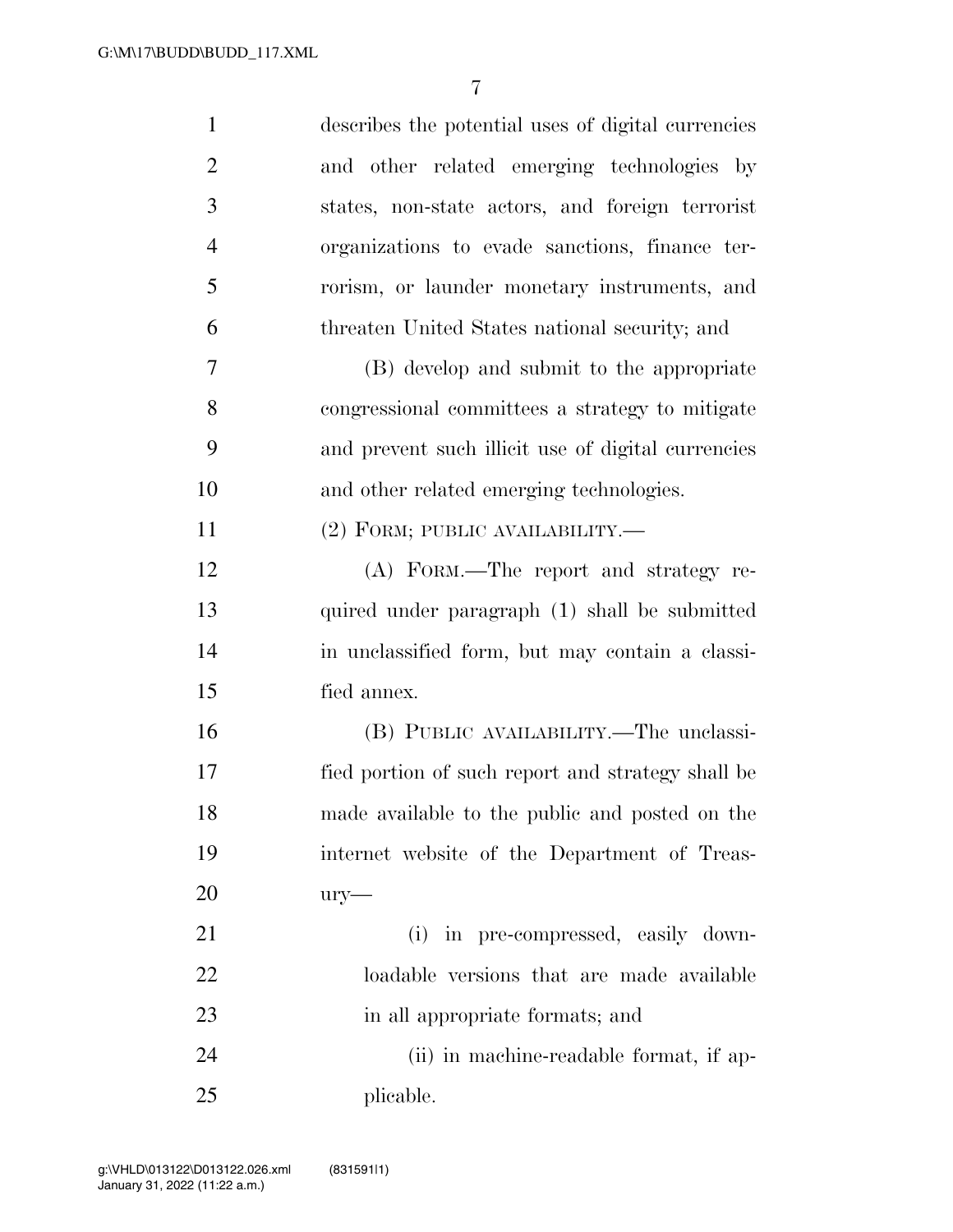(3) SOURCES OF INFORMATION.—In preparing 2 the report and strategy required under paragraph (1), the President may utilize any credible publica- tion, database, web-based resource, and any credible information compiled by any government agency, nongovernmental organization, or other entity that is made available to the President.

 (b) BRIEFING.—Not later than 2 years after the date of the enactment of this Act, the Secretary of the Treasury shall brief the appropriate congressional committees on the implementation of the strategy required under sub-section (a).

#### **SEC. 60206. DETERMINATION OF BUDGETARY EFFECTS.**

 The budgetary effects of this title, for the purpose of complying with the Statutory Pay-As-You-Go Act of 2010, shall be determined by reference to the latest state- ment titled ''Budgetary Effects of PAYGO Legislation'' for this title, submitted for printing in the Congressional Record by the Chairman of the House Budget Committee, provided that such statement has been submitted prior to the vote on passage.

#### **SEC. 60207. DEFINITIONS.**

For purposes of this title: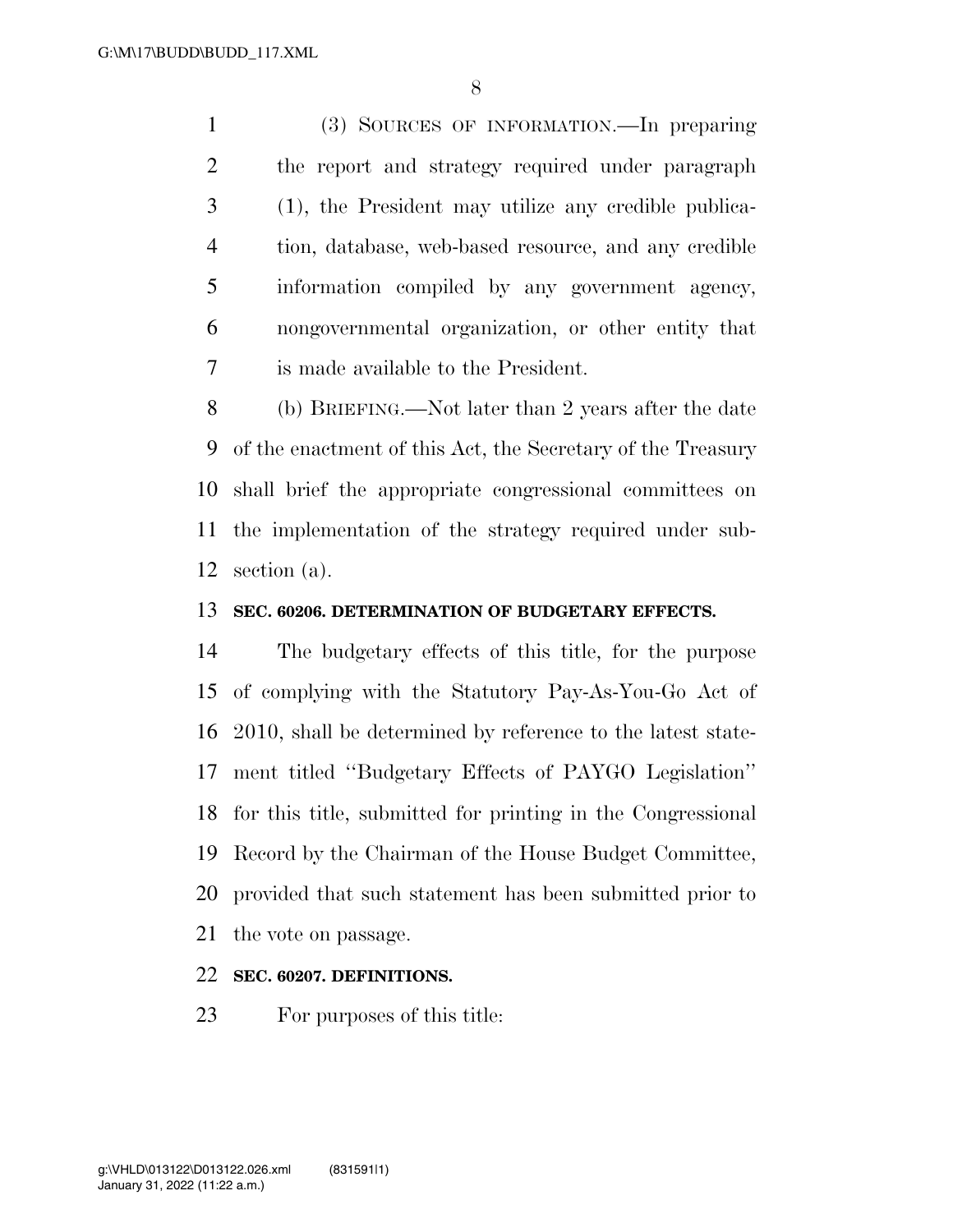| $\mathbf{1}$   | (1) APPROPRIATE CONGRESSIONAL COMMIT-               |
|----------------|-----------------------------------------------------|
| $\overline{2}$ | TEES.—The term "appropriate congressional com-      |
| 3              | mittees" means—                                     |
| $\overline{4}$ | (A) the Committee on Financial Services,            |
| 5              | the Committee on the Judiciary, the Permanent       |
| 6              | Select Committee on Intelligence, and the Com-      |
| 7              | mittee on Foreign Affairs of the House of Rep-      |
| 8              | resentatives; and                                   |
| 9              | (B) the Committee on Banking, Housing,              |
| 10             | and Urban Affairs, the Committee on Home-           |
| 11             | land Security and Governmental Affairs, the         |
| 12             | Committee on the Judiciary, the Select Com-         |
| 13             | mittee on Intelligence, and the Committee on        |
| 14             | Foreign Relations of the Senate.                    |
| 15             | (2) APPROPRIATE FEDERAL BANKING AGEN-               |
| 16             | CIES.—The term "appropriate Federal banking"        |
| 17             | agencies" has the meaning given the term in section |
| 18             | 3 of the Federal Deposit Insurance Act (12 U.S.C.   |
| 19             | 1813).                                              |
| 20             | (3) BANK SECRECY ACT.—The term "Bank Se-            |
| 21             | crecy Act" means—                                   |
| 22             | $(A)$ section 21 of the Federal Deposit In-         |
| 23             | surance Act;                                        |
| 24             | $(B)$ chapter 2 of title I of Public Law 91–        |
| 25             | $508;$ and                                          |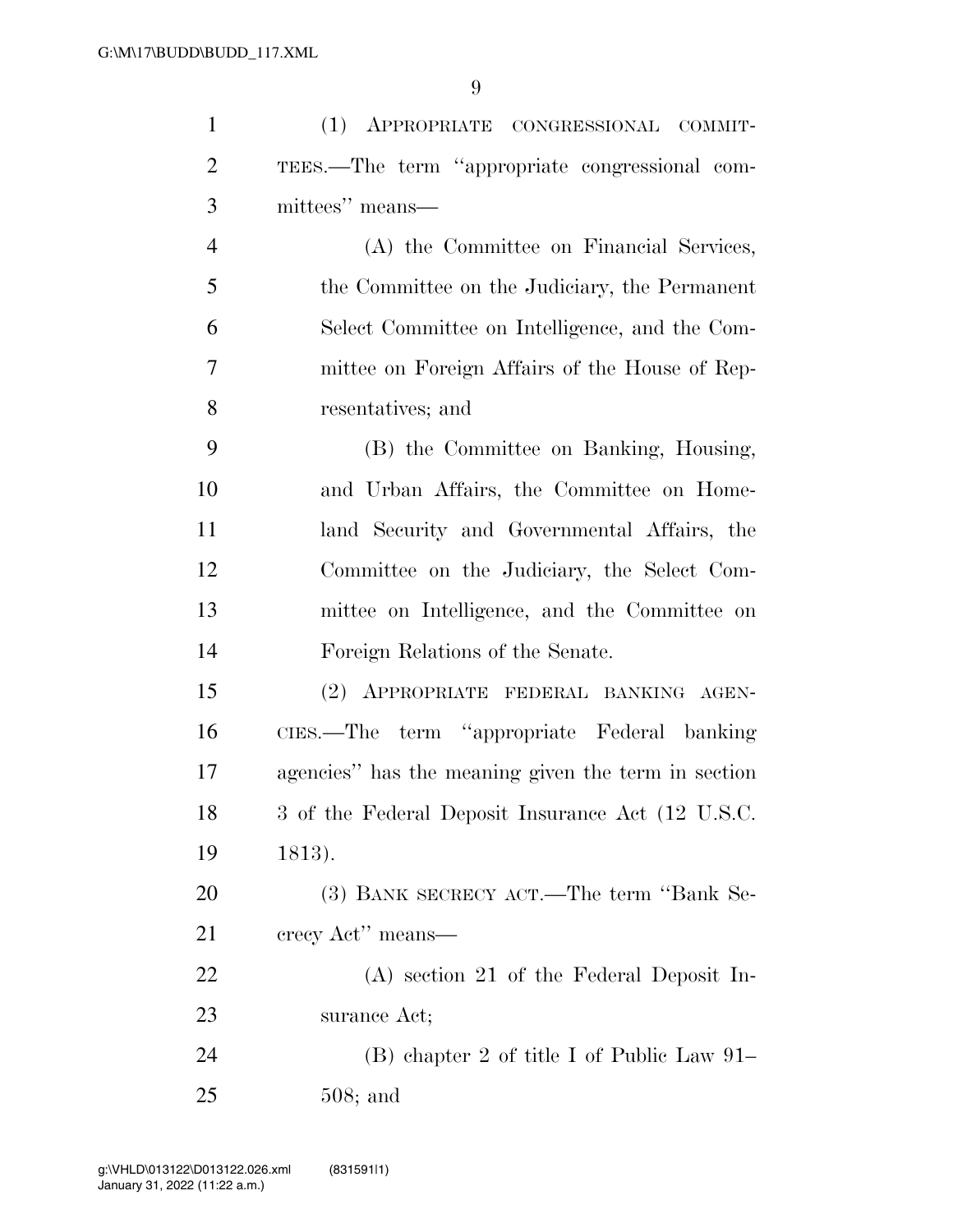| $\mathbf{1}$   | $(C)$ subchapter II of chapter 53 of title 31,    |
|----------------|---------------------------------------------------|
| $\overline{2}$ | United States Code.                               |
| 3              | (4) DIGITAL CURRENCY.—The term "digital           |
| $\overline{4}$ | $\text{currency}$ $\sim$                          |
| 5              | (A) means a digital representation of value       |
| 6              | $that-$                                           |
| 7              | (i) is used as a medium of exchange,              |
| 8              | unit of account, or store of value; and           |
| 9              | (ii) is not established legal tender,             |
| 10             | whether or not denominated in established         |
| 11             | legal tender; and                                 |
| 12             | (B) does not include—                             |
| 13             | (i) a transaction in which a merchant             |
| 14             | grants, as part of an affinity or rewards         |
| 15             | program, value that cannot be taken from          |
| 16             | or exchanged with the merchant for legal          |
| 17             | tender, bank credit, or digital currency; or      |
| 18             | (ii) a digital representation of value            |
| 19             | issued by or on behalf of a publisher and         |
| 20             | used solely within an online game, game           |
| 21             | platform, or family of games sold by the          |
| 22             | same publisher or offered on the same             |
| 23             | game platform.                                    |
| 24             | (5) FEDERAL FUNCTIONAL REGULATOR.—The             |
| 25             | term "Federal functional regulator" has the mean- |